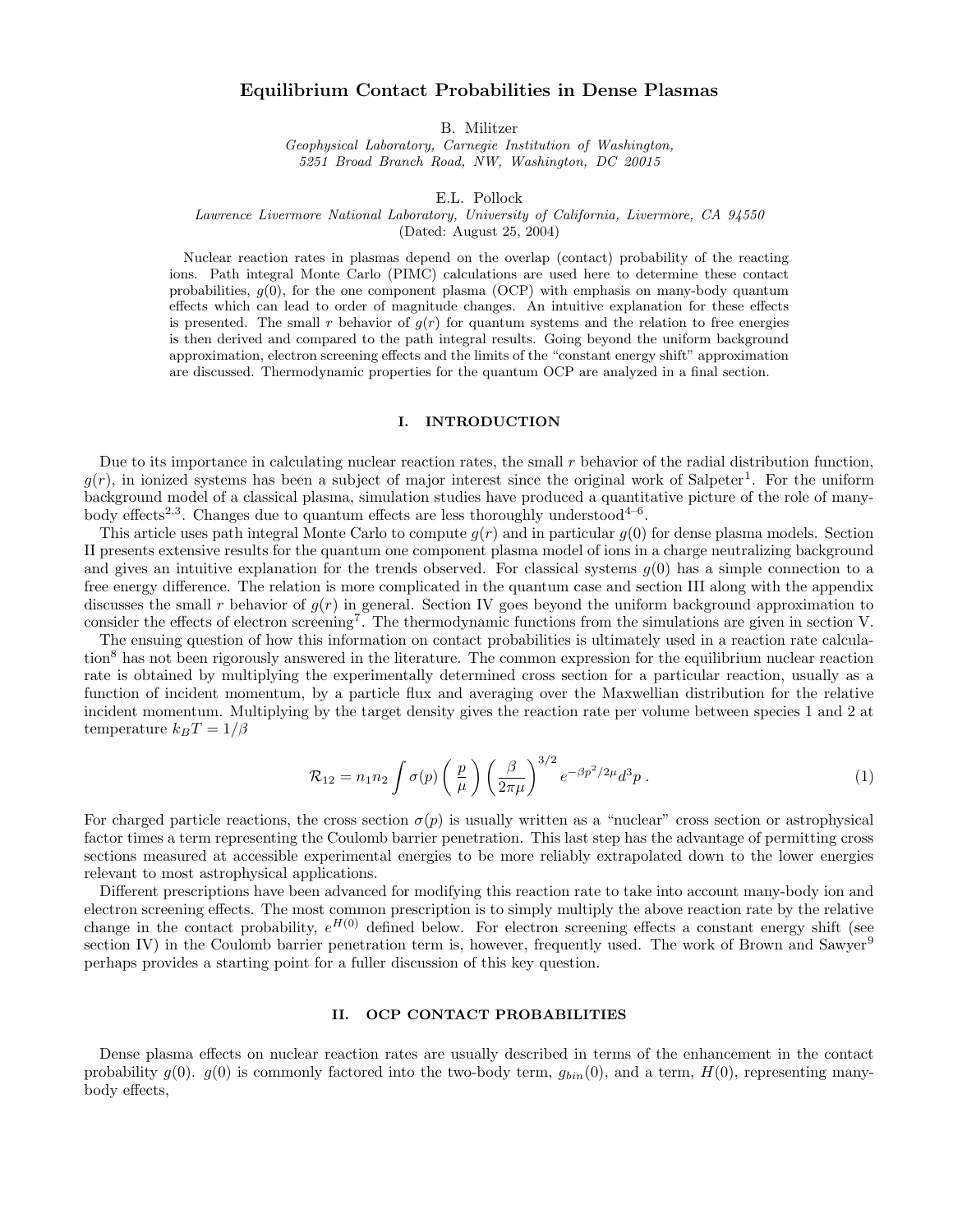

FIG. 1:  $g_{bin}(r)$  for the Coulomb potential. The upper panel shows the convergence to the classical limit for r several times the de Broglie thermal wavelength,  $\lambda_d$ . The lower panel shows the dependence of  $g(0)$  on the temperature. The quantum  $g(0)$  is finite, unlike the classical limit.

$$
g(r) = g_{bin}(r)e^{H(r)}.
$$
\n<sup>(2)</sup>

For a classical system  $g_{bin}(r)$  is just  $e^{-\beta Z_1 Z_2 e^2/r}$ . For a quantum system  $g_{bin}(r)$  is obtained from the solution of the Bloch equation for the density matrix.

For the repulsive Coulomb potential  $g_{bin}(0)$  has an analytic expression<sup>10</sup>

$$
g_{bin}(0) = (4\pi\beta)^{3/2} \frac{Z^3}{2\pi} \int_0^\infty \frac{k e^{-\beta Z^2 k^2} dk}{e^{\pi/k} - 1} . \tag{3}
$$

A plot of  $g_{bin}(0)$  is shown in the lower panel of Fig. 1. Unlike the classical  $g_{bin}(r)$  which is zero at the origin, the quantum  $g_{bin}(0)$  is finite at the origin and increases with temperature. As expected  $g_{bin}(r)$  converges to the classical result for r larger than the de Broglie thermal wavelength,  $\lambda_d^2 = \hbar^2/2\pi m k_B T$ . This is demonstrated in the upper panel of Fig. 1.

In this section, contact probabilities are discussed for the OCP model consisting of a single ion species in a uniform, charge neutralizing background. In the classical limit, the nonideal properties of this model depend only on the dimensionless combination of temperature and density given by the coupling constant  $\Gamma = Z^2 e^2 / k_B T a$ , where a is the ion sphere radius defined by  $4\pi a^3 N/V = 1$ . Γ is a measure of the relative importance of potential to kinetic energy. Contact probabilities for this classical model have been studied starting from the Monte Carlo simulations of Brush, Sahlin and Teller<sup>2,11</sup>. Empirically  $H(0)$  is dominated by a linear dependence on  $\Gamma$  so it is convenient to define an enhancement factor,  $h(0) \equiv H(0)/\Gamma$ .

When quantum effects are included both density and temperature must be specified and it is necessary to introduce a quantum parameter  $\eta \equiv \Gamma/r_s$ , with  $r_s = a/a_0$ , where  $a_0$  is the Bohr radius for the ions.  $\eta$  rewritten as  $\eta = 2\pi\lambda_d^2/a^2$ , is seen to be proportional to the squared ratio of the de Broglie thermal wavelength to the ion sphere radius and thus provides an appropriate gauge for quantum effects.

The many-body  $g(r)$  is computed here by averaging over the density matrix  $e^{-\beta H}$  using Path integral Monte Carlo based on the identity

$$
e^{-\beta H} = \left[e^{-\beta H/M}\right]^M\tag{4}
$$

where M is an arbitrary integer. Insertion of complete sets of states between the M factors on the right hand side of this equation leads to the usual path integral formulation of the density matrix, written here in real space,

$$
\langle \mathbf{R} | e^{-\beta H} | \mathbf{R}' \rangle \equiv \rho(\mathbf{R}, \mathbf{R}'; \beta) = \int \dots \int \rho(\mathbf{R}, \mathbf{R}_1; \tau) \dots \rho(\mathbf{R}_{M-1}, \mathbf{R}'; \tau) d\mathbf{R}_1 \dots d\mathbf{R}_{M-1}
$$
(5)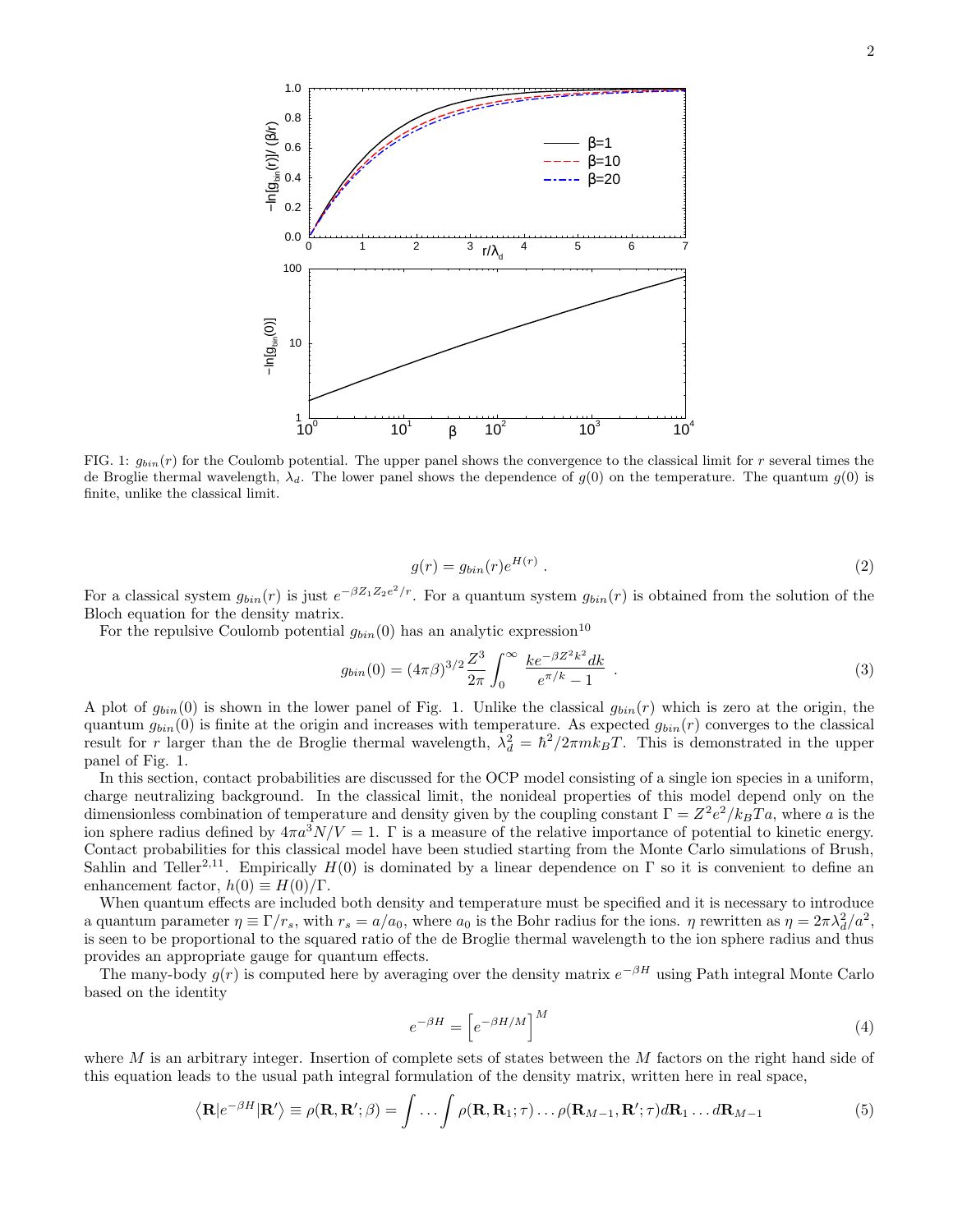

FIG. 2: Pair correlation functions  $g(r)$  and the corresponding many-body enhancement  $h(r)$  are shown as a function of the coupling parameter, Γ, for quantum parameter,  $\eta = 1$ . r is in units of the nuclear Bohr radius.

with  $\tau = \beta/M$ . Each of the M steps in the path now has a high temperature density matrix  $\rho(\mathbf{R}_k, \mathbf{R}_{k+1}; \tau)$  associated with it. The integrals are evaluated by Monte Carlo methods. First applied to realistic systems in reference 12, the implementation details may be found in recent reviews<sup>13</sup>. In the results presented here the high temperature density matrix was taken as a product of exact pair density matrices. Typical M values of 10 to 400, depending on  $\beta$ , gave a discretization error well below the Monte Carlo statistical uncertainties.

Typical examples of  $g(r)$  and  $h(r) = H(r)/\Gamma$  are shown in Fig. 2. Since  $g(0)$  is now finite the  $h(r)$  curves are considerably easier to extrapolate to the origin than for the classical OCP. A detailed discussion of the formal properties of  $g(r)$  at small r is given in section III and the appendix.  $g(0)$ ,  $g_{bin}(0)$  and  $h(0)$  are given in table I for a range of  $\Gamma$  and  $\eta$  and are displayed in Fig. 3.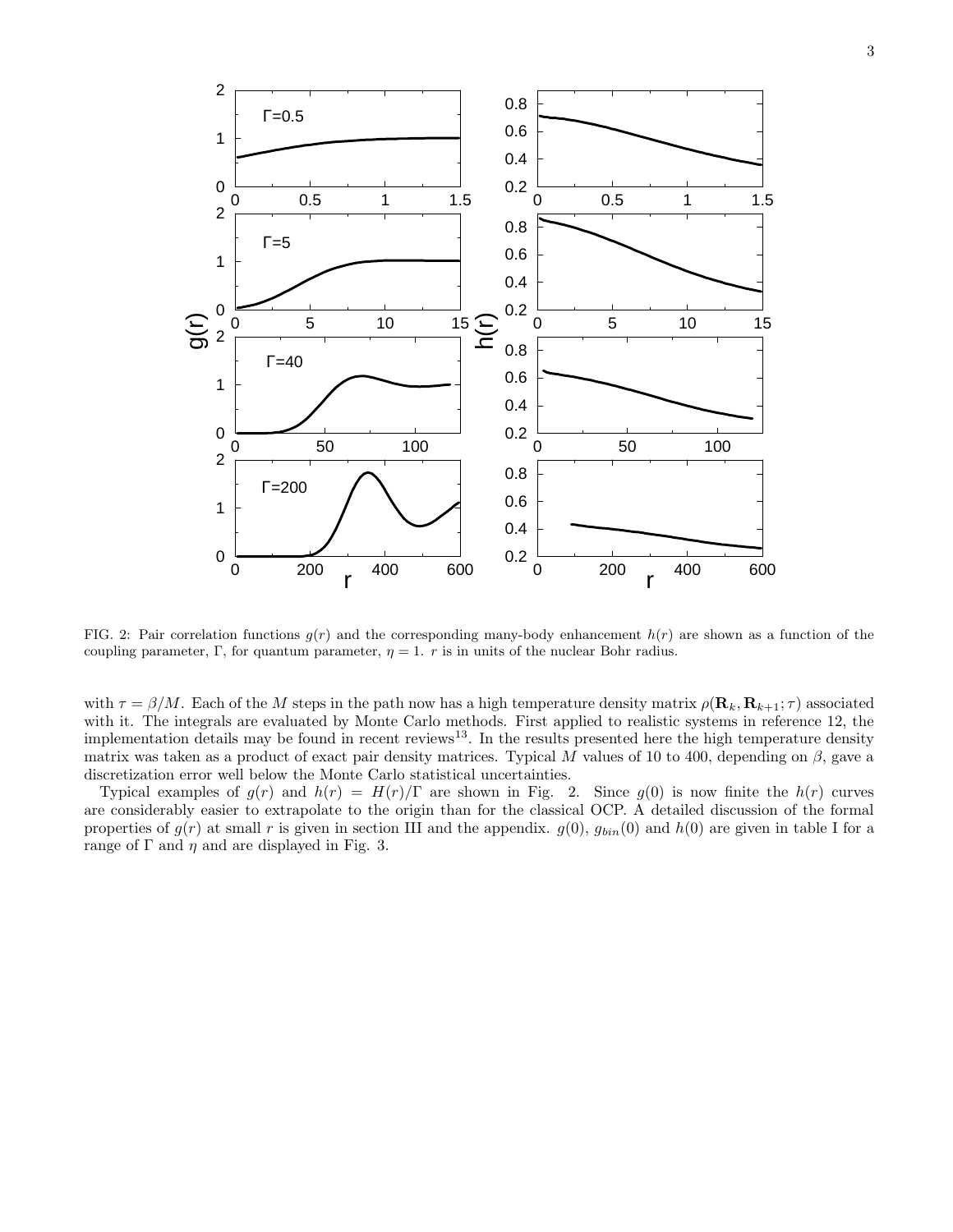TABLE I: Summary of OCP contact probabilities. The coupling parameter  $\Gamma = \beta/r_s$  and quantum parameter  $\eta = \Gamma/r_s$ , or equivalently  $\beta$  and  $r_s$ , are listed in columns one through four. The many-body enhancement factor,  $h(0)$ , is defined from the contact probability,  $g(0) = g_{bin}(0)e^{H(0)} = e^{-P(0) + \Gamma h(0)}$  (columns five through seven).

|                  | $\Gamma$ | β                |         |              | P(0)   |            |
|------------------|----------|------------------|---------|--------------|--------|------------|
| $\eta$           |          | $\overline{2.5}$ | $r_{s}$ | $-\ln[g(0)]$ |        | h(0)       |
| $\overline{0.1}$ | 0.5      |                  | 5.0     | 2.205(18)    | 2.638  | 0.87(4)    |
| 0.1              | 1.0      | 10               | 10      | 4.06(3)      | 5.014  | 0.95(3)    |
| 0.1              | 2.0      | 40               | 20      | 7.22(6)      | 9.243  | 1.01(3)    |
| 0.1              | 5.0      | 250              | 50      | 14.61(12)    | 19.77  | 1.03(2)    |
| 0.1              | 10       | 1000             | 100     | 23.6(3)      | 33.79  | 1.02(3)    |
| 0.1              | 40       | 16000            | 400     | 57.4(14)     | 93.61  | 0.91(4)    |
| 0.25             | 0.5      | $1.0\,$          | 2.0     | 1.292(12)    | 1.707  | 0.82(2)    |
| 0.25             | 1.0      | 4.0              | 4.0     | 2.37(3)      | 3.289  | 0.92(3)    |
| 0.25             | 2.0      | 16               | 8.0     | 4.25(5)      | 6.192  | 0.97(3)    |
| 0.25             | 5.0      | 100              | 20      | 8.59(12)     | 13.50  | 0.98(2)    |
| 0.25             | 10       | 400              | 40      | 14.33(3)     | 23.90  | 0.957(3)   |
| 0.25             | 40       | 6400             | 160     | 34.3(16)     | 67.32  | 0.83(4)    |
| 0.25             | 100      | 40000            | 400     | 59(4)        | 129.5  | 0.71(4)    |
| 0.50             | 0.5      | 0.5              | 1.0     | 0.831(7)     | 1.218  | 0.773(14)  |
| 0.50             | 1.0      | 2.0              | 2.0     | 1.504(19)    | 2.373  | 0.869(19)  |
| 0.50             | 2.0      | 8.0              | 4.0     | 2.68(5)      | 4.530  | 0.92(2)    |
| 0.50             | 5.0      | 50               | 10      | 5.53(12)     | 10.17  | 0.93(2)    |
| 0.50             | 10       | 200              | 20      | 9.32(14)     | 18.01  | 0.869(14)  |
| 0.50             | 40       | 3200             | 80      | 23.1(6)      | 52.45  | 0.734(16)  |
| 0.50             | 100      | 20000            | 200     | 40(2)        | 101.3  | 0.61(2)    |
| 1.0              | 0.5      | 0.25             | 0.5     | 0.514(4)     | 0.8683 | 0.708(9)   |
| 1.0              | 1.0      | 1.0              | 1.0     | 0.917(11)    | 1.704  | 0.787(11)  |
| $1.0\,$          | 2.0      | 4.0              | 2.0     | 1.60(3)      | 3.289  | 0.844(14)  |
| 1.0              | 5.0      | 25               | $5.0\,$ | 3.29(11)     | 7.540  | 0.85(2)    |
| $1.0\,$          | 10       | 100              | 10      | 5.53(19)     | 13.50  | 0.797(19)  |
| $1.0\,$          | 40       | 1600             | 40      | 14.8(6)      | 40.31  | 0.637(15)  |
| 1.0              | 200      | 40000            | 200     | 41(3)        | 129.5  | 0.442(14)  |
| 1.0              | 400      | 160000           | 400     | 63(3)        | 210.0  | 0.369(8)   |
| 1.0              | 600      | 360000           | 600     | 83(3)        | 277.7  | 0.324(4)   |
| $\overline{2.0}$ | 0.5      | 0.125            | 0.25    | 0.3083(9)    | 0.6175 | 0.6184(18) |
| 2.0              | 1.0      | 0.5              | $0.5\,$ | 0.536(5)     | 1.218  | 0.682(5)   |
| $2.0\,$          | $2.0\,$  | 2.0              | 1.0     | 0.923(14)    | 2.373  | 0.725(7)   |
| 2.0              | 5.0      | 12.5             | 2.5     | 1.86(6)      | 5.545  | 0.737(13)  |
| 2.0              | 10       | 50               | $5.0\,$ | 3.19(16)     | 10.17  | 0.698(16)  |
| 2.0              | 40       | 800              | 20      | 9.1(5)       | 30.92  | 0.546(12)  |
| 2.0              | 100      | 5000             | 50      | 17.0(8)      | 61.34  | 0.443(8)   |

A clear reduction in  $h(0)$  from the classical value (solid circles), which becomes more important as  $\eta$  increases, is seen in Fig. 3. This yields reaction rates orders of magnitude smaller than would be predicted by the classical value for  $h(0)$  at large  $\Gamma$ .

Fig. 1 provides the basis for an intuitive understanding of this reduction due to quantum effects.  $P(r) = -\ln g_{bin}(r)$ can be roughly viewed as proportional to an "effective" quantum pair potential. Increasing  $\eta$  means that the near neighbors of the reacting pair, located approximately one ion sphere radius away, are within a de Broglie thermal wavelength. Their effective quantum pair potential is then much less than the Coulomb potential as seen from the top panel of Fig. 1. This reduced repulsion lessens the many-body enhancement for the quantum system compared to that of a classical system at the same Γ. Reduction from the classical Coulomb value for  $h(0)$  is also seen for classical screened Coulomb systems<sup>14</sup> and for quantum screened Coulomb systems (section IV). The physical explanation is again the reduced effective repulsion between the reacting pair and its surrounding neighbors due either to screening or quantum effects or both. This is a common pattern. A softer effective potential, either from quantum effects or screening enhances the two body contribution to  $g(0)$  but reduces the many-body contribution.

Although  $h(0)$  provides a compact way of presenting the data, the full  $g(0)$ , shown in Fig. 4 gives a more intuitive, physical picture. Fig. 4, shows the transition from the thermonuclear, temperature dependent regime, at low Γ (high temperature) to the pycnonuclear, density dependent ground state regime at large Γ. The low temperature limit seems to be reached when the de Broglie thermal wavelength is of the order of 1/3 the ion sphere radius. The principle feature of this graph is the smooth behavior of  $g(0)$ .  $g(0)$  is seen to be a increasing function of the temperature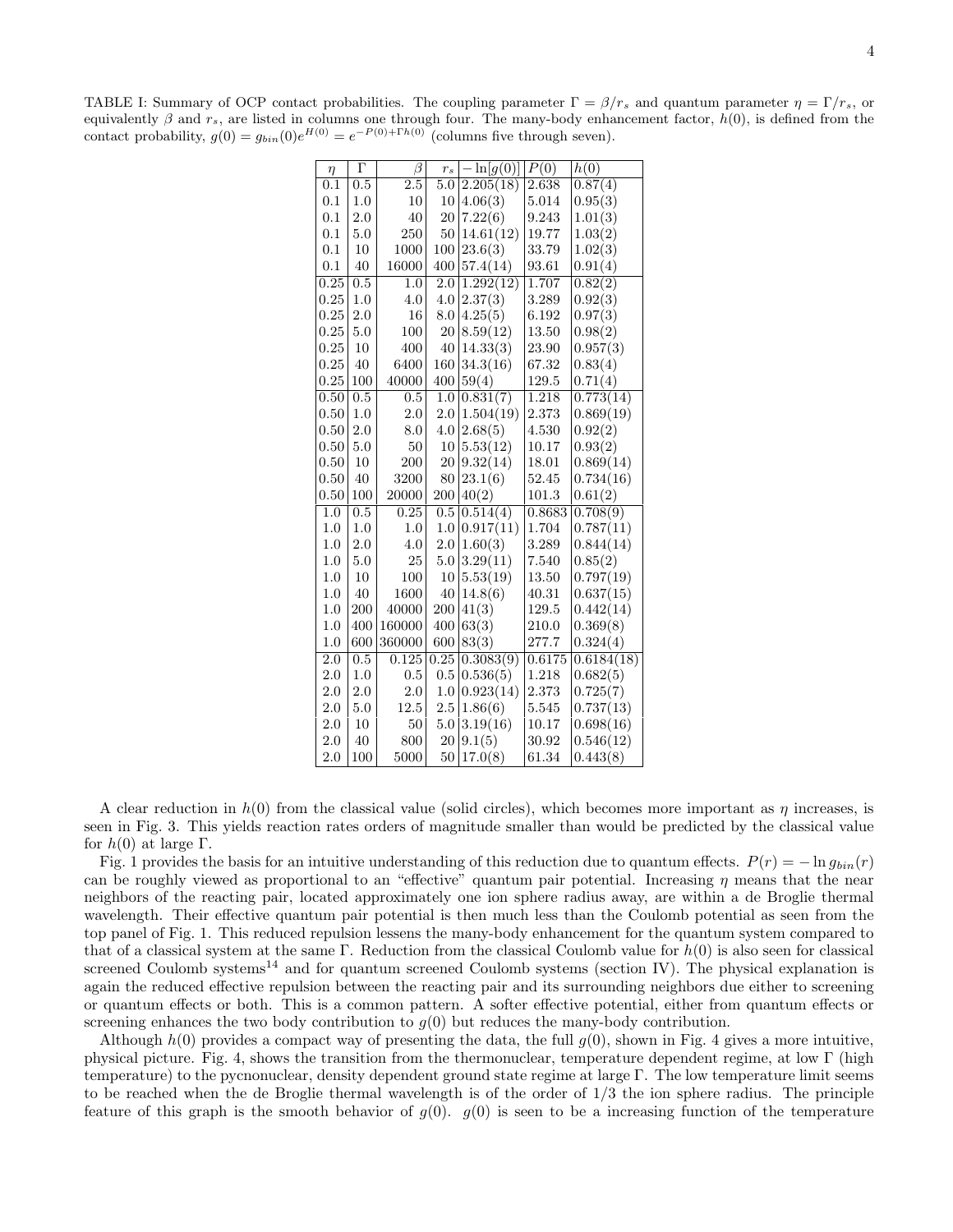

FIG. 3: The many-body enhancement factor  $h(0)$  as a function of Γ and quantum parameter η. Results for the classical OCP,  $\eta = 0$ , are from reference<sup>3</sup>.



FIG. 4: Contact probabilities,  $g(0)$ , versus Γ for indicated  $r_s$  showing the transition from thermonuclear (strong temperature dependence, low Γ) to pycnonuclear (temperature independent) regimes.

and the density. For this model there are no peculiar combinations of density and temperature where the contact probability, and by implication the reaction rate, has an unexpected local maximum.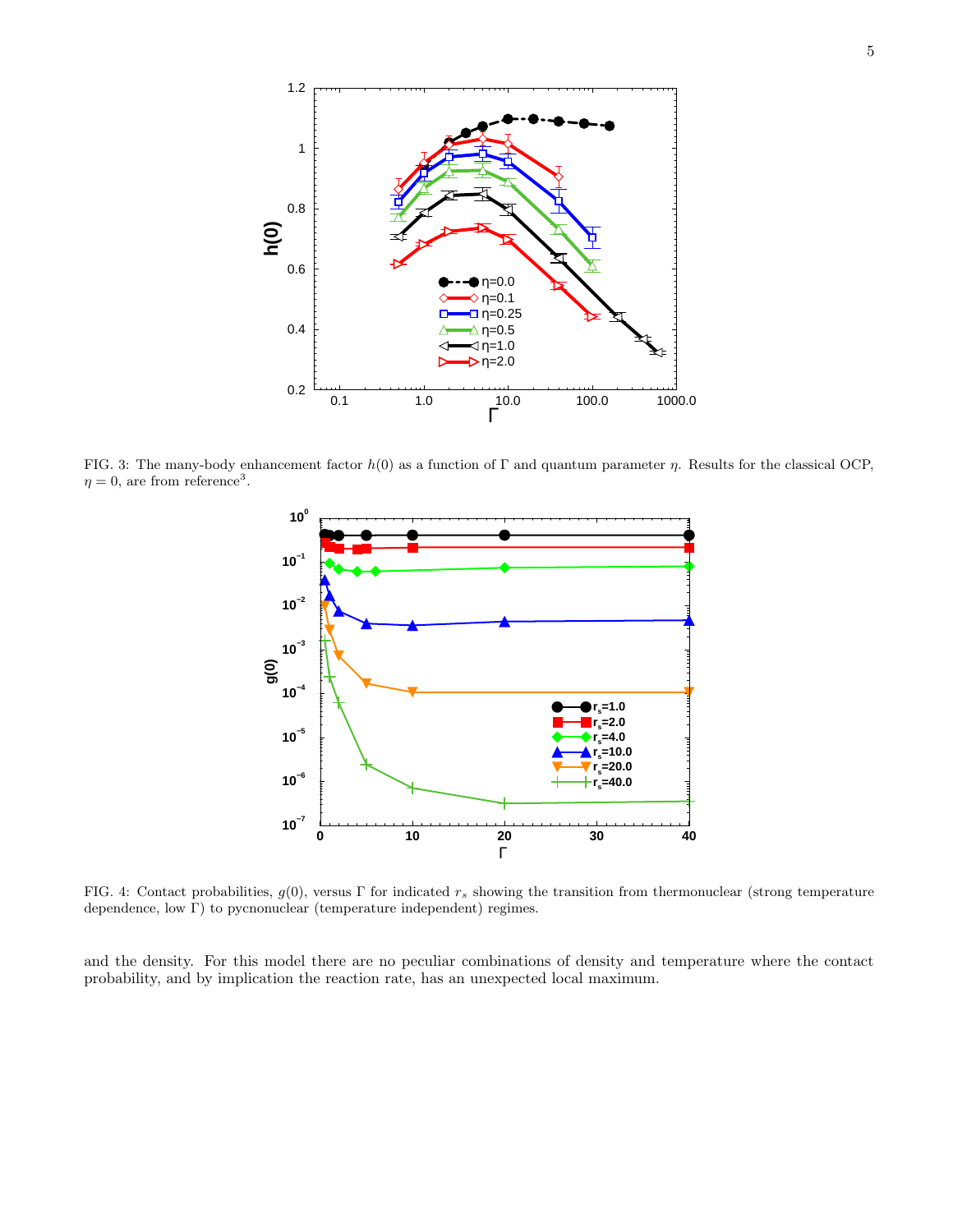

FIG. 5: Intuitive illustration of the relationship between  $g(0)$  and the "mixture" free energy for a quantum system and its classical limit. The left panel shows a typical set of discretized (10 steps) paths which would enter the calculation of  $g(0)$  for a six particle system. The nodes for the paths of the two "reacting" particles (in center) are shown as open squares. Nodes of the surrounding particle paths are shown as filled circles. Because of the delta function in the definition of  $g(0)$  the two paths for the reacting pair overlap at imaginary times  $t = 0$  and  $\beta$ . The right panel shows typical paths for the density matrix, integrated to get the free energy, of a five particle mixture where the particle in center (nodes shown as open squares) has a mass and charge equal to the combined mass and charge of the reacting particles in the left panel. In the classical limit, when the de Broglie thermal wavelength goes to zero, the paths for the reacting pair (left panel) or mixture particle (right panel) become straight vertical lines. The potential energy at the reacting pair or mixture particle due to the four neighbors is then the same for both systems implying that  $g(0)$  can be derived from the free energy difference.

#### III.  $g(r)$  AT SMALL r AND RELATION TO FREE ENERGIES

The radial distribution function may be expanded as

$$
g(r) \equiv \frac{\Omega}{N^2} \left\langle \sum_{i \neq j} \delta(\mathbf{r} - \mathbf{r}_{ij}) \right\rangle = g(0) + Cr^2 + O(r^4) . \tag{6}
$$

In a classical system the coefficient of the  $r^2$  term is proportional to mean squared force on the two fused particles.  $g(0)$  is related to the difference between the free energy of a mixture consisting of the fused pair and the N-2 other particles and the free energy of the original system<sup>15</sup>. For a quantum system the expansion coefficients are more complicated.

Since the delta function in the definition of  $g(0)$  causes the two "reacting" particles to overlap it might be thought that the relation to the hypothetical mixture free energy which holds in the classical case would be sufficient in general. For those comfortable with the path integral ideas used in this paper the cartoon in Fig. 5 may give an intuitive understanding of why this is not true. Others are relegated to the detailed derivation in the appendix.

The two panels of this cartoon show the paths (discretized here into 10 segments) that contribute to  $q(0)$  for a six particle system (left panel) and the paths contributing to the density matrix of a mixture of five particles (right panel) where the two "reacting" particles have been fused into one particle with the combined charge and mass of the reacting particles. In the figure the nodes in the discretized paths of the reacting (or fused) pair are shown as open squares. The obvious difference in the paths is that in the  $g(0)$  case the delta function in the definition causes the paths of the reacting particles to overlap at imaginary times  $t = 0$  and  $t = \beta$  but not at other times. In the mixture, by contrast, there is only one path for the fused particle. Since this fused particle has the combined mass of the reacting pair it would be a "more classical" particle and typically have a less fluctuating path.

The scale for the deviation of these paths from straight vertical lines is set by the de Broglie thermal wavelength. The different contribution from the two cases (left and right panel) comes from the potential energy around the paths of the reacting (or fused) pair due its neighbors. In the classical limit the de Broglie thermal wavelength goes to zero and the paths reduce to lines. The potential energy of the other particles at the reacting pair (left panel) is then the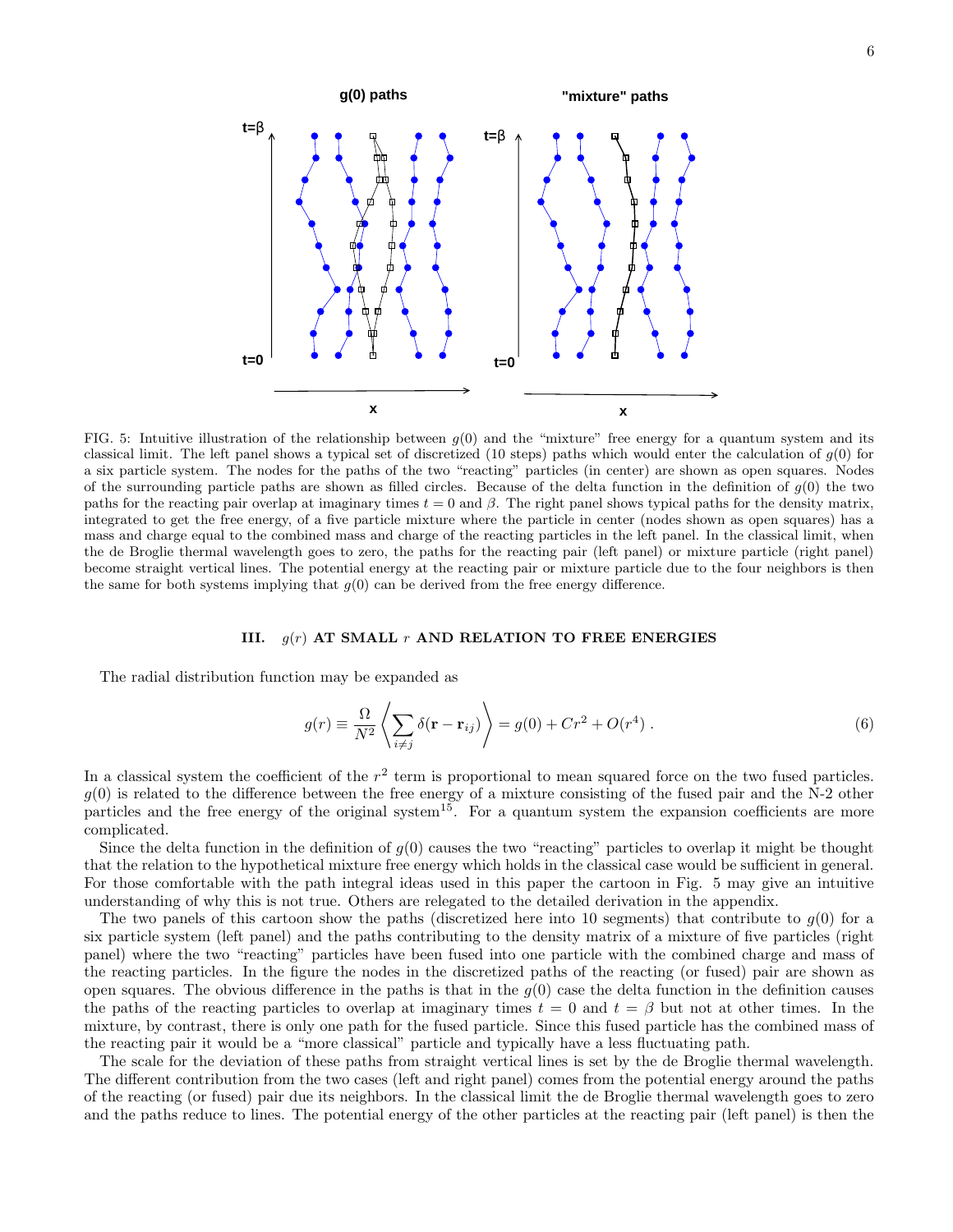

FIG. 6: Debye-Hückel approximation for h(0) (dashed line) as low Γ limit for the classical,  $\eta = 0$ , system. PIMC (solid diamonds) and semiclassical values (dot-dashed line), Eq. 10, for  $h(0)$  at  $\eta = 0.1$  are also shown. Hypernetted chain integral equation results (crosses) are from Ref. 18

same as for the fused particle in the mixture case (right panel). Hence the correspondence in the classical limit. This also indicates that the classical relation between  $g(0)$  and the free energy difference holds when the reacting particles, but not necessarily the other neighbors, are treated classically.

Details for the  $g(r)$  expansion are given in the appendix. It follows the original work of Jancovici<sup>16</sup> and Alastuev and Jancovici<sup>17</sup>. We differ in explicitly separating the  $g_{bin}(0)$  term, which is given numerically by Eq. 3, and also the free energy difference, approximations for which may be available from other theories. This involves a slight rearrangement of terms.

To lowest order in the quantum parameter  $\eta$  and  $r$ ,

$$
H(r) = -\beta [F(1, N - 2) - F(0, N)] - \frac{\Gamma}{4a^2} \langle r^2 \rangle
$$
\n(7)

where the first argument in the interaction free energies,  $F$ , denotes the number of combined mass, combined charge ions.  $\langle r^2 \rangle$  is calculated from the relative pair density matrix

$$
\langle r^2 \rangle (r,\beta) \equiv \frac{1}{\beta} \int_0^\beta ds \int d\mathbf{r}' \, \frac{\rho(\mathbf{r}, \mathbf{r}'; \beta - s) r'^2 \rho(\mathbf{r}', \mathbf{r}; s)}{\rho(\mathbf{r}, \mathbf{r}; \beta)} . \tag{8}
$$

In the classical limit  $\langle r^2 \rangle = r^2$  and the usual result

$$
H(r) = -\beta [F(1, N-2) - F(0, N)] - \frac{\Gamma}{4a^2}r^2
$$
\n(9)

is regained. Using the Debye-Hückel free energies<sup>18</sup> in Eq. 9 gives the classical weak coupling limit,  $h(0) = \sqrt{3\Gamma}$ . As suggested in Fig. 6 the classical values will approach this for  $\Gamma \leq 0.1$ . Although simulation results for the classical  $h(0)$  at  $\Gamma$  < 1 have not been published the approach to the Debye-Hückel limit is clearly seen in calculations based on the HNC approximation<sup>19</sup>.

More generally Eq. 8 may be written as

$$
\langle r^2 \rangle (r,\beta) \equiv r^2 + \alpha(r,\beta) \frac{\hbar^2 \beta}{m}
$$
 (10)

where the defined function  $\alpha(r, \beta)$ , multiplying the free particle result, tends to 1 as  $\beta \to 0$ .  $\alpha(0, \beta)$  is tabulated in Table III of the appendix. Using Eq. 10 together with the first order Wigner-Kirkwood quantum correction for the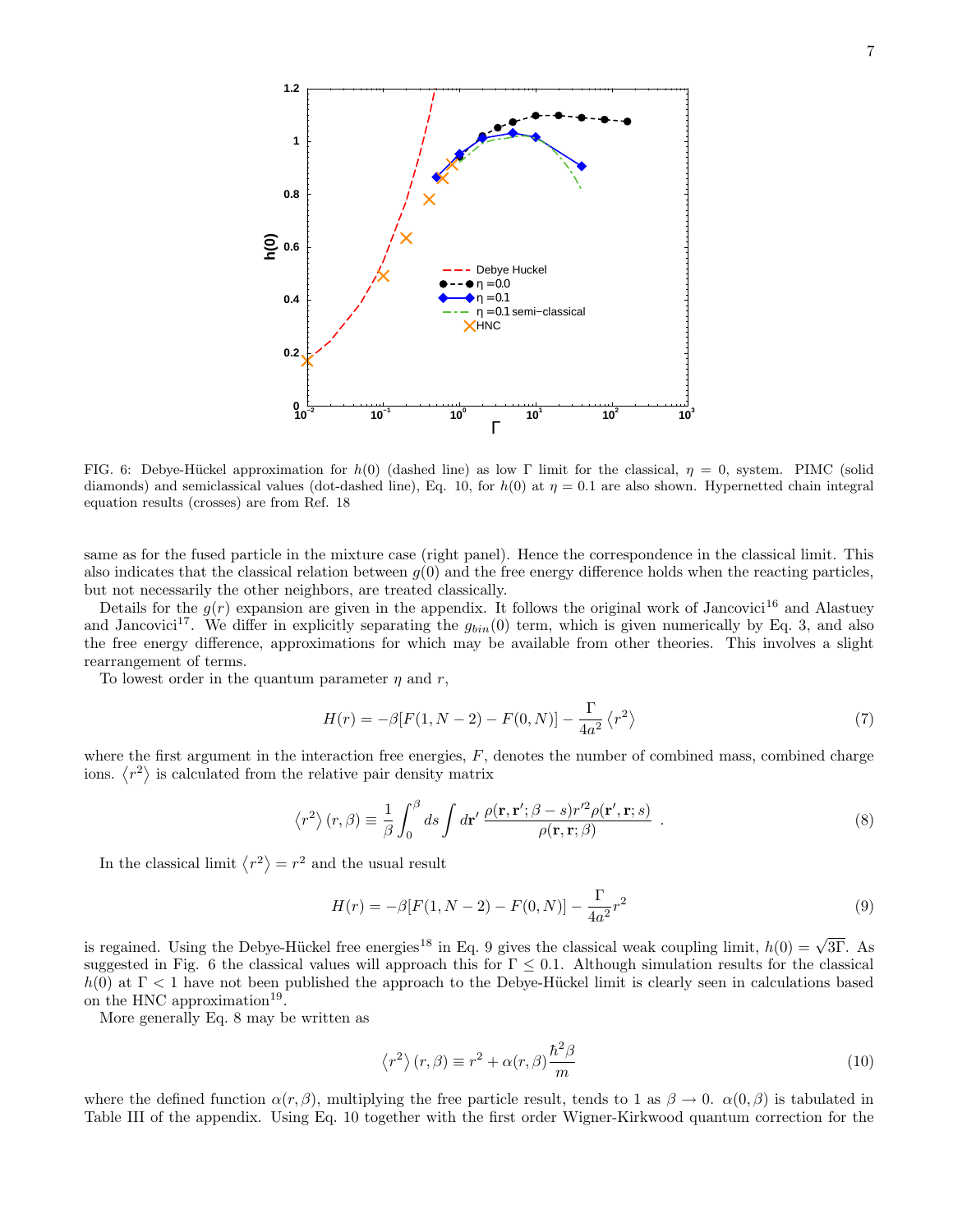

FIG. 7:  $g_{bin}(0)$  for the screened Coulomb potential at  $\kappa = 100$  (open circles), 10 (open squares), and 1 (open diamonds) compared to pure Coulomb result (thick solid line) and "energy shift" approximation  $g_{bin}^{\kappa}(0) = e^{\beta \kappa} g_{bin}^{\kappa=0}(0)$ .

free energy<sup>20</sup>, Eq. 7 gives the lowest order quantum correction to the enhancement factor

$$
h(0)[\Gamma, \eta] - h(0)[\Gamma, 0] \approx -\frac{\eta}{4} [\alpha(0, \Gamma^2/\eta) - 1/2]. \tag{11}
$$

The result is shown for  $\eta = 0.1$  in Fig. 6 and qualitatively reproduces the PIMC results showing significant reduction from the classical  $h(0)$ .

### IV. ELECTRON SCREENING EFFECTS

The OCP model discussed above is justified when the electrons are sufficiently degenerate to not respond to the ionic potential. Small deviations from this may be treated by linear response leading to an effective ion-ion potential. The most common such potential is the screened Coulomb potential

$$
V(r) = \frac{e^{-\kappa r}}{r} \tag{12}
$$

with screening length  $1/\kappa$ , which we consider in this section.

From the Feynman-Kac formula applied to the pair density matrix for  $r = 0$ ,

$$
\frac{\rho_{bin}(0,0;\beta)}{\rho_{bin}^{free}(0,0;\beta)} = \left\langle e^{-\int_0^{\beta} V[r(s)]ds} \right\rangle_{BMP}
$$
\n(13)

where the angular brackets denote an average over all Brownian motion paths beginning and ending, after a time  $\beta$ , at the origin. If the screened Coulomb potential is approximated as

$$
\frac{e^{-\kappa r}}{r} \approx \frac{1}{r} - \kappa \tag{14}
$$

for  $r \leq 1/\kappa$  then Eq. 13 becomes

$$
\frac{\rho_{bin}(0,0;\beta)}{\rho_{bin}^{free}(0,0;\beta)} = e^{\beta \kappa} \left\langle e^{-\int_0^{\beta} \frac{1}{r(s)} ds} \right\rangle_{BMP}
$$
\n(15)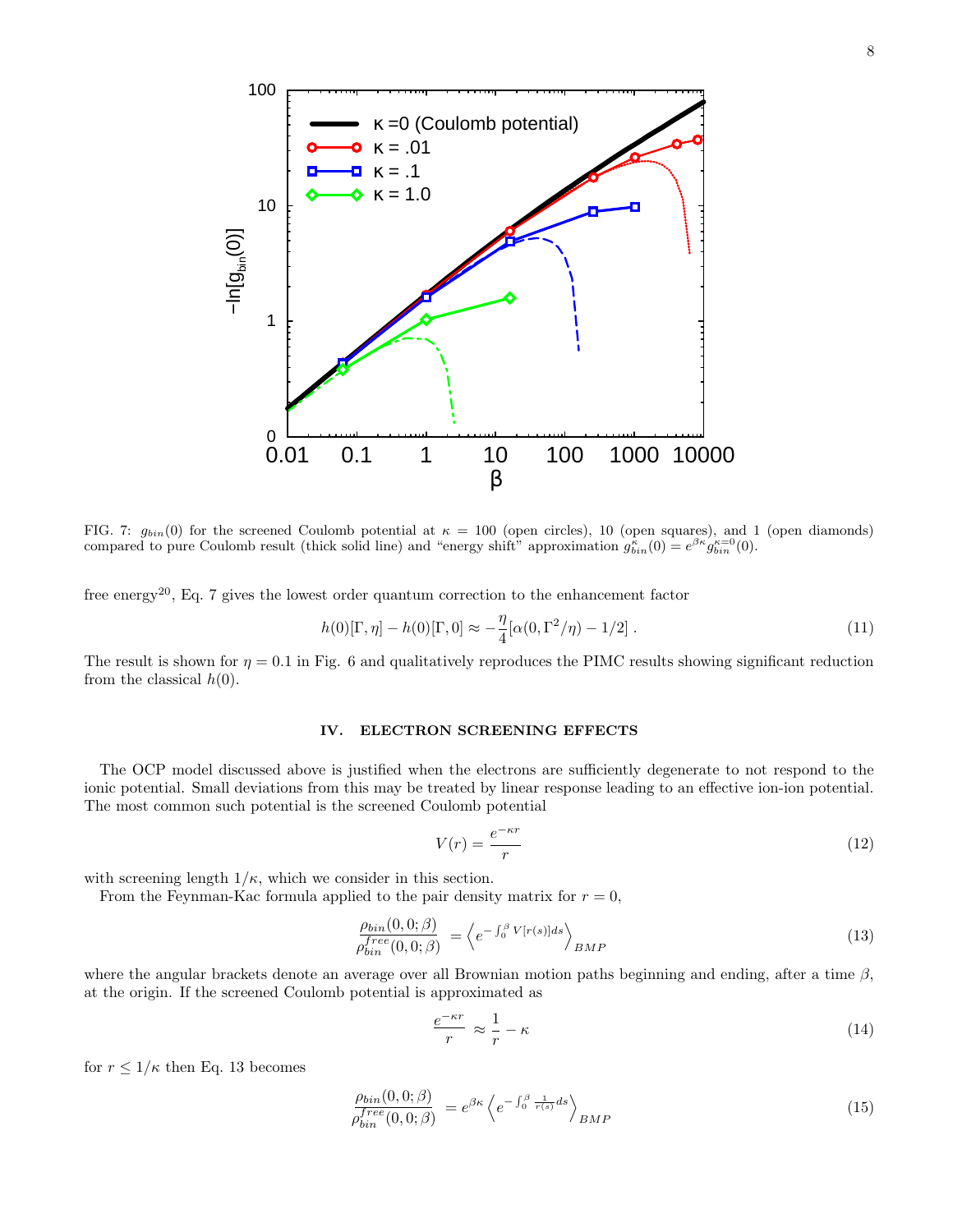

FIG. 8: (color online)  $h(0)$  for the classical<sup>14</sup>,  $\eta = 0$ , and quantum,  $\eta = 1$ , Yukawa system at  $\Gamma = 40$  as a function of the inverse screening length  $\kappa$  times ion sphere radius a.  $\kappa = 0$  corresponds to the unscreened Coulomb potential results in Fig. 3.

or  $g_{bin}^{\kappa}(0) = e^{\beta \kappa} g_{bin}^{Coulomb}(0)$ . The first factor may be interpreted as an energy shift  $\Delta E = -\kappa$ . This "constant energy" shift" approximation fails when the de Broglie thermal wavelength, which gives a scale for the extent of the Brownian motion paths, is larger than the screening length,  $1/\kappa$ , so the paths sample regions where Eq. 14 does not apply.

Fig. 7 shows  $g_{bin}(0)$  for several  $\kappa$  values. These were computed here by rewriting the Feynman-Kac formula as

$$
\frac{\rho_{bin}(0,0;\beta)}{\rho_{bin}^{\kappa=0}(0,0;\beta)} = \left\langle e^{-\int_0^\beta (V[r(s)] - 1/r(s))ds} \right\rangle_{CMP}
$$
\n(16)

where now the difference between the screened and unscreened Coulomb potential is integrated over paths distributed according to the unscreened Coulomb potential density matrix (CMP).

The dashed lines show the corresponding constant energy shift approximation. This constant energy shift approximation is valid in most astrophysical applications<sup>8</sup> but, as seen in Fig. 7, it can dramatically overestimate  $g_{bin}(0)$  at low temperatures giving very misleading, excessive reaction rates<sup>21</sup>.

Turning now to many-body effects, screening has been shown to reduce  $h(0)$  in the classical OCP<sup>14</sup>. Its effect in the quantum OCP, shown in Fig. 8, is similar. The reduced repulsion from surrounding ions due to screening again reduces the enhancement effect.

### V. QUANTUM OCP THERMODYNAMIC PROPERTIES

The PIMC calculations of the density matrix used to obtain  $g(r)$  also yield the kinetic and potential energies. Results for the computations used in this paper are given in Table II.

The PIMC and harmonic approximation values for the kinetic energy

$$
K = \frac{1}{2} \sum_{k,j} \hbar \omega_j(\mathbf{k}) \left[ \frac{1}{e^{\beta \hbar \omega_j(\mathbf{k})} - 1} + \frac{1}{2} \right]
$$
 (17)

where  $\omega_i(\mathbf{k})$  are the vibrational frequencies of the BCC Wigner lattice<sup>24</sup> are compared in the table. Even though all simulations tabulated were in the fluid phase the agreement at higher Γ is quite good. This is not entirely surprising as similar agreement with other properties has been often noted for the purely classical system due to the long range nature of the interaction. The harmonic approximation also gives the correct lowest order quantum correction,

$$
K = \frac{3}{2}kT + \frac{1}{8}\eta^2/\Gamma
$$
\n<sup>(18)</sup>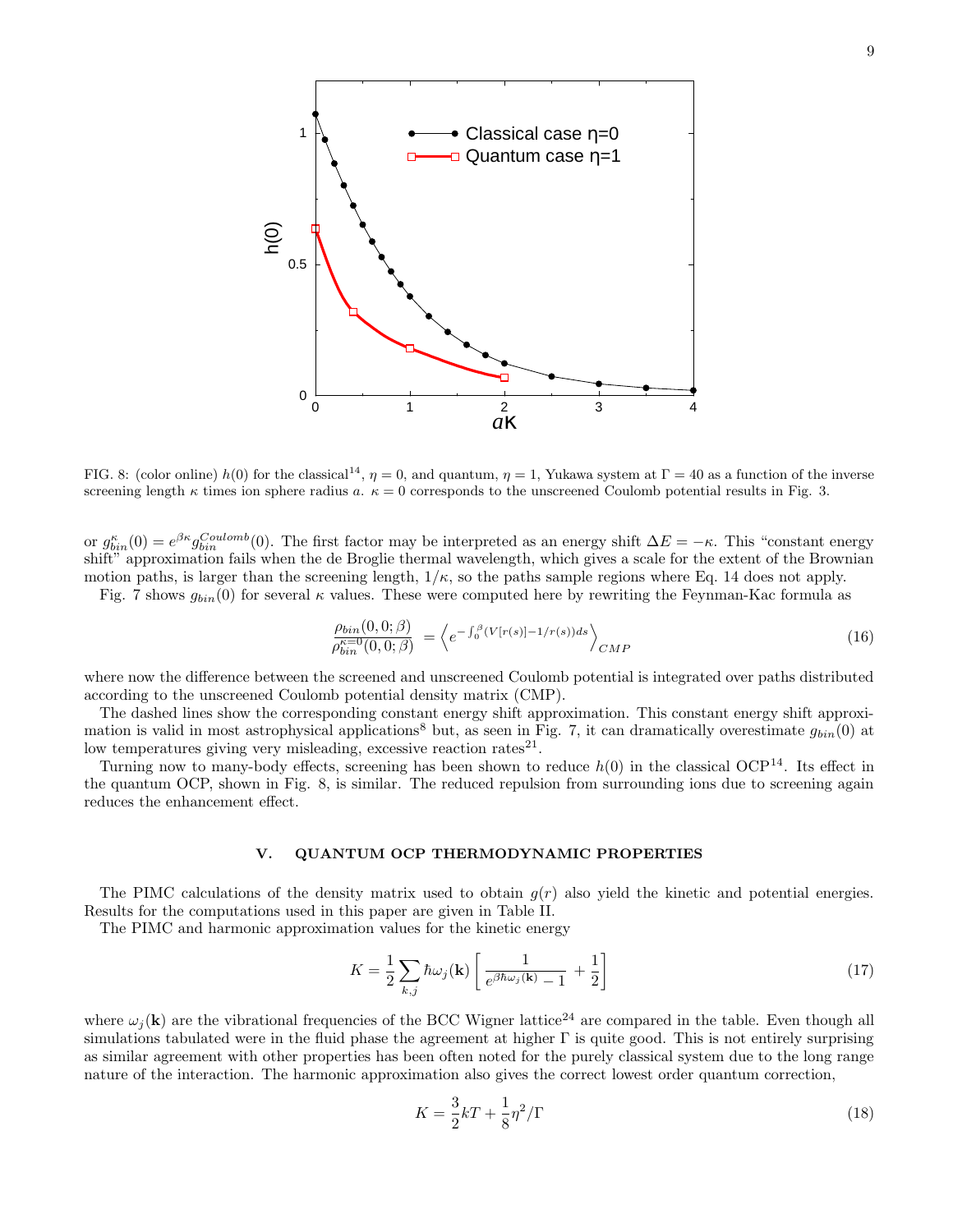

FIG. 9: (color online) Comparison of the quantum kinetic,  $K - K_c$  (open symbols and dashed lines), and potential energy,  $V - V_c$  (solid symbols and lines) per particle (data from Table II).



FIG. 10: (color online) Comparison of the quantum energy per particle,  $E - E_c$  for  $\Gamma = 1$  (solid circles),  $\Gamma = 2$  (solid squares)  $\Gamma = 5$ , (solid diamonds),  $\Gamma = 10$  (crosses) and  $\Gamma = 40$  (solid triangles) with the second order Wigner-Kirkwood ( $\hbar$  expansion) correction (corresponding solid or dashed lines).

using the Kohn sum rule. As expected for fixed  $\Gamma$  this agreement worsens as  $\eta$  increases.

The quantum corrections to the kinetic and potential energy as functions of Γ and η are plotted in figure 9. As expected the magnitude of the quantum corrections for both quantities increases with  $\eta$ . At high Γ the quantum kinetic and potential energies are seen to converge. Again, if the harmonic approximation where theses quantum corrections are equal, gives a good description of the thermodynamics even in the liquid state at high Γ, then this convergence is understandable. The slower convergence as  $\eta$  increases for a fixed  $\Gamma$  is also understandable since anharmonic corrections would be larger here.

The quantum contributions to the total energy are compared to the expression for the second order Wigner Kirkwood correction as given by Hansen and Viellefosse<sup> $25$ </sup> in Table II and in Fig. 10. Similar limits on the convergence of this second order approximation were previously seen by Jones and Ceperley<sup>23</sup>. (See their figure 3.)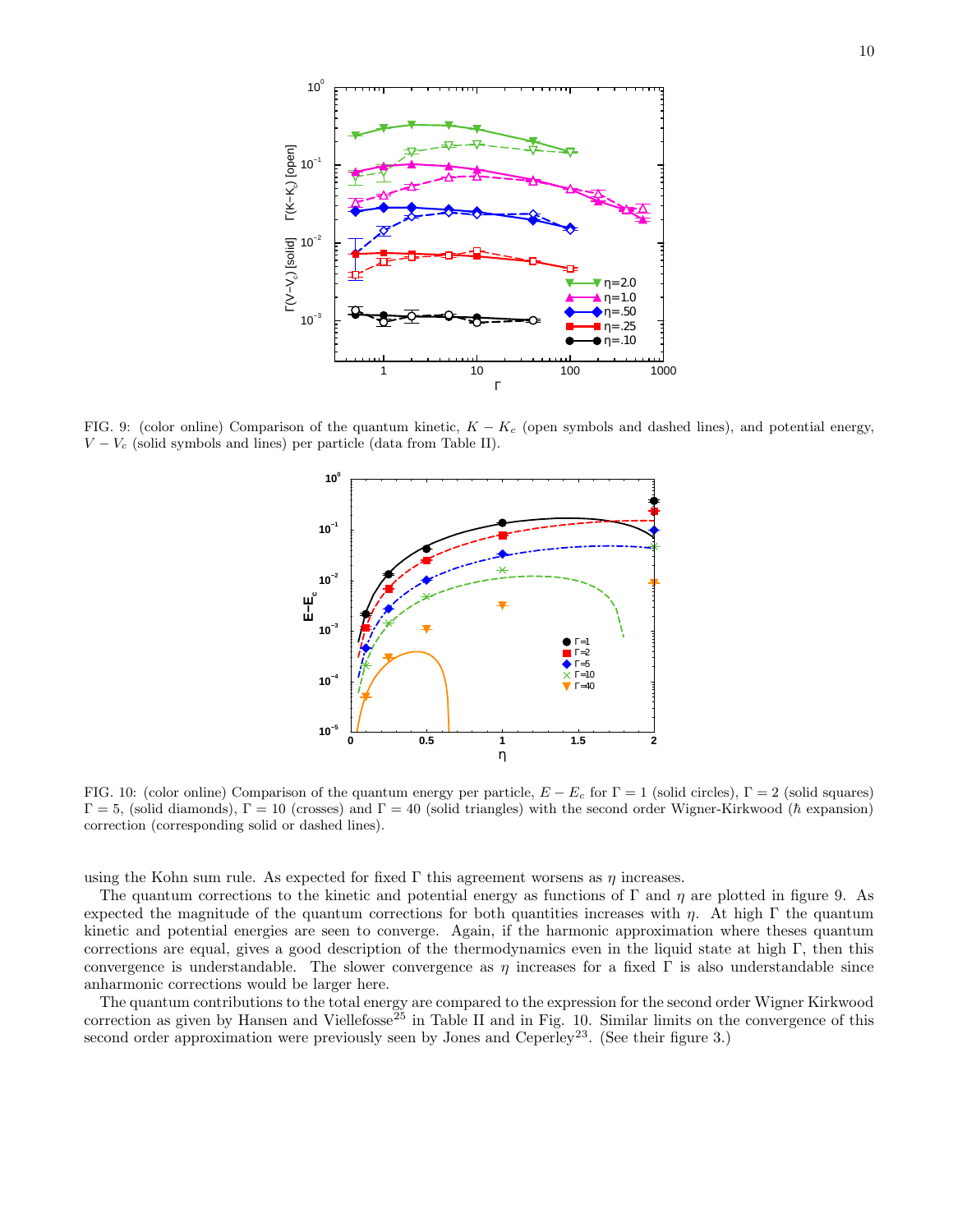TABLE II: Excess quantum kinetic  $(K - K_c)$ , "excess" potential  $(V - V_c)$ , and internal  $(E)$  energy per particle from PIMC with 54 distinguishable particles and M time slices.  $K_c = 3/2\beta$  and  $V_c$  is the potential energy for the classical OCP with 54 particles in the periodic cell, taken as  $\beta V_c = \{-0.24497, -0.57994, -1.32795, -3.7621, -7.9997, -34.2373\}$  for  $\Gamma = \{0.5, 1, 2, 5, 10, 40\}$ and as given by the fit<sup>25</sup>  $\beta V_c = -0.899375\Gamma + 0.569333\Gamma^{1/3} - 0.224470 - 0.017875/\Gamma^{1/3}$  for larger  $\Gamma$  values. The subscript h denotes values from the harmonic approximation for the BCC Wigner lattice. The first and second order Wigner Kirkwood corrections to the energy from reference 25 are given in the last column

| $\eta$           | $\overline{\Gamma}$ | β                | $r_s$          | $\overline{M}$ | $K - K_c$      | $K_h - K_c$ | V                | $\overline{V-V_c}$ | $\overline{E}$ | $E-E_c$     | WK            |
|------------------|---------------------|------------------|----------------|----------------|----------------|-------------|------------------|--------------------|----------------|-------------|---------------|
| 0.1              | $\overline{0.5}$    | $\overline{2.5}$ | 5              | 25             | 0.0019(8)      | 0.0023      | $-0.09557(3)$    | 0.00239(3)         | 0.5063(8)      | 0.0043(8)   | 0.00454       |
| 0.1              | 1                   | 10               | 10             | 10             | 0.0010(1)      | 0.0012      | $-0.056824(5)$   | 0.001170(5)        | 0.0941(1)      | 0.0022(1)   | 0.00238       |
| 0.1              | $\overline{2}$      | 40               | 20             | 40             | 0.0006(1)      | 0.00061     | $-0.032631(4)$   | 0.000567(4)        | 0.0054(1)      | 0.0012(1)   | 0.00121       |
| 0.1              | 5                   | 250              | 50             | 25             | 0.000238(8)    | 0.000244    | $-0.0148247(7)$  | 0.0002235(7)       | $-0.008587(8)$ | 0.000462(8) | 0.000480      |
| 0.1              | 10                  | 1000             | 100            | 10             | 0.000095(1)    | 0.00012     | $-0.0078895(1)$  | 0.0001102(1)       | $-0.006295(1)$ | 0.000205(1) | 0.000236      |
| 0.1              | 40                  | 16000            | 400            | 80             | 0.000025(1)    | 0.000028    | $-0.00211452(9)$ | 0.0000253(1)       | $-0.001996(1)$ | 0.000050(1) | 0.000053      |
| 0.25             | 0.5                 | 1.0              | $\overline{2}$ | 10             | 0.0078(5)      | 0.015       | $-0.23046(3)$    | 0.014493(3)        | 1.2773(5)      | 0.0223(5)   | 0.02412       |
| 0.25             | $\mathbf{1}$        | 4.0              | 4              | 40             | 0.0058(6)      | 0.0077      | $-0.13753(3)$    | 0.00745(3)         | 0.2432(6)      | 0.0133(6)   | $\,0.01381\,$ |
| 0.25             | $\overline{2}$      | 16               | 8              | 16             | 0.00327(9)     | 0.00382     | $-0.079355(4)$   | 0.003642(4)        | 0.01766(8)     | 0.00691(8)  | 0.00713       |
| 0.25             | 5                   | 100              | 10             | 80             | 0.00138(8)     | 0.0015      | $-0.036220(4)$   | 0.001401(4)        | $-0.01984(8)$  | 0.00278(8)  | 0.002819      |
| 0.25             | 10                  | 400              | 40             | 40             | 0.000791(7)    | 0.000727    | $-0.0193250(6)$  | 0.0006743(6)       | $-0.014784(7)$ | 0.001465(7) | 0.001348      |
| $0.25\,$         | 40                  | 6400             | 160            | 80             | 0.000146(2)    | 0.000156    | $-0.0052058(1)$  | 0.0001438(1)       | $-0.004826(2)$ | 0.000290(2) | 0.000241      |
| $0.25\,$         | 100                 | 40000            | 400            | 200            | 0.000047(2)    | 0.000051    | $-0.00213982(9)$ | 0.0000472(1)       | $-0.002056(2)$ | 0.000094(2) | 0.000022      |
| 0.50             | 0.5                 | 0.5              | 1              | 50             | 0.015(8)       | 0.016       | $-0.4389(1)$     | 0.05099(1)         | 2.576(8)       | 0.066(8)    | 0.06798       |
| 0.50             | 1                   | 2.0              | $\overline{2}$ | 50             | 0.014(2)       | 0.0306      | $-0.26155(4)$    | 0.02842(4)         | 0.503(2)       | 0.0424(2)   | 0.04797       |
| 0.50             | $\overline{2}$      | 8.0              | 4              | 40             | 0.0109(4)      | 0.0151      | $-0.15176(1)$    | 0.01423(1)         | 0.0466(4)      | 0.0251(4)   | 0.02582       |
| 0.50             | 5                   | 50               | 10             | 50             | 0.00491(9)     | 0.00582     | $-0.069885(4)$   | 0.005356(4)        | $-0.03497(9)$  | 0.01027(9)  | 0.01005       |
| 0.50             | 10                  | 200              | 20             | 50             | 0.00231(2)     | 0.00274     | $-0.037492(2)$   | 0.002506(2)        | $-0.02768(2)$  | 0.00482(2)  | 0.00453       |
| 0.50             | 40                  | 3200             | 80             | 80             | 0.000593(5)    | 0.000541    | $-0.0102038(6)$  | 0.0004954(6)       | $-0.009142(5)$ | 0.001088(5) | 0.000364      |
| 0.50             | 100                 | 20000            | 200            | 100            | 0.000145(2)    | 0.000166    | $-0.0042185(2)$  | 0.0001555(2)       | $-0.003998(2)$ | 0.000301(2) | $-0.000452$   |
| 1.0              | 0.5                 | 0.25             | 0.5            | 25             | 0.066(9)       | 0.245       | $-0.8154(2)$     | 0.1644(2)          | 5.251(9)       | 0.230(9)    | 0.04381       |
| 1.0              | 1                   | 1.0              | 1              | 10             | 0.041(1)       | 0.121       | $-0.48277(6)$    | 0.09722(6)         | 1.059(1)       | 0.138(1)    | 0.1338        |
| 1.0              | $\overline{2}$      | 4.0              | $\overline{2}$ | 40             | 0.027(2)       | 0.059       | $-0.28043(5)$    | 0.05156(5)         | 0.121(2)       | 0.079(2)    | 0.0816        |
| 1.0              | 5                   | 25               | 5              | 25             | 0.0141(2)      | 0.0219      | $-0.13102(2)$    | 0.01947(2)         | $-0.0569(2)$   | 0.0336(2)   | 0.03044       |
| 1.0              | 10                  | 100              | 10             | 80             | 0.00723(9)     | 0.0100      | $-0.071170(6)$   | 0.008827(4)        | $-0.04894(9)$  | 0.01606(9)  | 0.0112        |
| 1.0              | 40                  | 1600             | 40             | 128            | 0.00156(2)     | 0.00178     | $-0.019772(2)$   | 0.0016270(7)       | $-0.01727(2)$  | 0.00319(3)  | $-0.00334$    |
| 1.0              | 100                 | 10000            | 100            | 100            | 0.000495(2)    | 0.00052     | $-0.008258(2)$   | 0.0004905(7)       | $-0.007606(2)$ | 0.000986(3) | $-0.00611$    |
| 1.0              | 200                 | 40000            | 200            | 400            | 0.00021(2)     | 0.000198    | $-0.004248(3)$   | 0.000172(3)        | $-0.00399(2)$  | 0.00038(2)  | $-0.00697$    |
| 1.0              | 400                 | 160000           | 400            | 400            | 0.000068(4)    | 0.000074    | $-0.0021575(9)$  | 0.0000662(9)       | $-0.002080(4)$ | 0.000134(4) | $-0.00735$    |
| 1.0              | 600                 | 360000           | 600            | 450            | 0.000047(6)    | 0.000041    | $-0.001453(2)$   | 0.0000334(2)       | $-0.001402(7)$ | 0.000080(7) | $-0.00746$    |
| $\overline{2.0}$ | 0.5                 | 0.125            | 0.25           | 50             | 0.14(3)        | 0.97        | $-1.4797(4)$     | 0.4799(4)          | 10.66(3)       | 0.62(3)     | $-1.6495$     |
| 2.0              | $\mathbf{1}$        | 0.5              | 0.5            | 50             | 0.08(2)        | 0.471       | $-0.8625(3)$     | 0.2974(3)          | 2.22(2)        | 0.38(2)     | 0.07017       |
| 2.0              | $\overline{2}$      | 2.0              | 1              | 50             | 0.074(4)       | 0.224       | $-0.4993(1)$     | 0.1647(1)          | 0.325(4)       | 0.239(4)    | 0.1526        |
| 2.0              | 5                   | 12.5             | 2.5            | 50             | 0.035(1)       | $0.080\,$   | $-0.23622(5)$    | 0.06475(5)         | $-0.081(1)$    | 0.010(1)    | 0.04349       |
| 2.0              | 10                  | 50               | 5              | 50             | 0.0184(3)      | 0.0345      | $-0.13097(2)$    | 0.02902(2)         | $-0.0826(3)$   | 0.0474(3)   | $-0.01006$    |
| 2.0              | 40                  | 800              | 20             | 80             | 0.00387(5)     | 0.00565     | $-0.037748(4)$   | 0.005049(4)        | $-0.03201(5)$  | 0.00892(5)  | $-0.0517$     |
| 2.0              | 100                 | 5000             | 50             |                | 100 0.00145(2) | 0.00158     | $-0.016003(2)$   | 0.001493(2)        | $-0.01425(1)$  | 0.00294(1)  | $-0.0589$     |

## VI. CONCLUSIONS

In conclusion, quantum effects have been shown to significantly reduce the many-body enhancement factor which influences nuclear reaction rates in dense plasmas. Electron screening effects produce a further reduction. The contact probability and reaction rates based on it increase monotonically with temperature and density. The relation between the contact probability and free energy differences is derived and intuitively illustrated.

# APPENDIX A: SMALL  $r$  EXPANSION OF  $h(r)$  IN THE SEMICLASSICAL LIMIT

In a classical plasma  $g(0)$  can be related to a free energy difference<sup>2</sup> and a simple, explicit value given for the coefficient of the  $r^2$  expansion term<sup>16</sup>. For the quantum plasma no similar, exact relation has been found however an expansion in the ratio of the de Broglie thermal wavelength to the ion sphere radius for  $g(r)$  at small r can be made<sup>16</sup>. This expansion, which reduces to the classical result, is reviewed here. The principal results are given below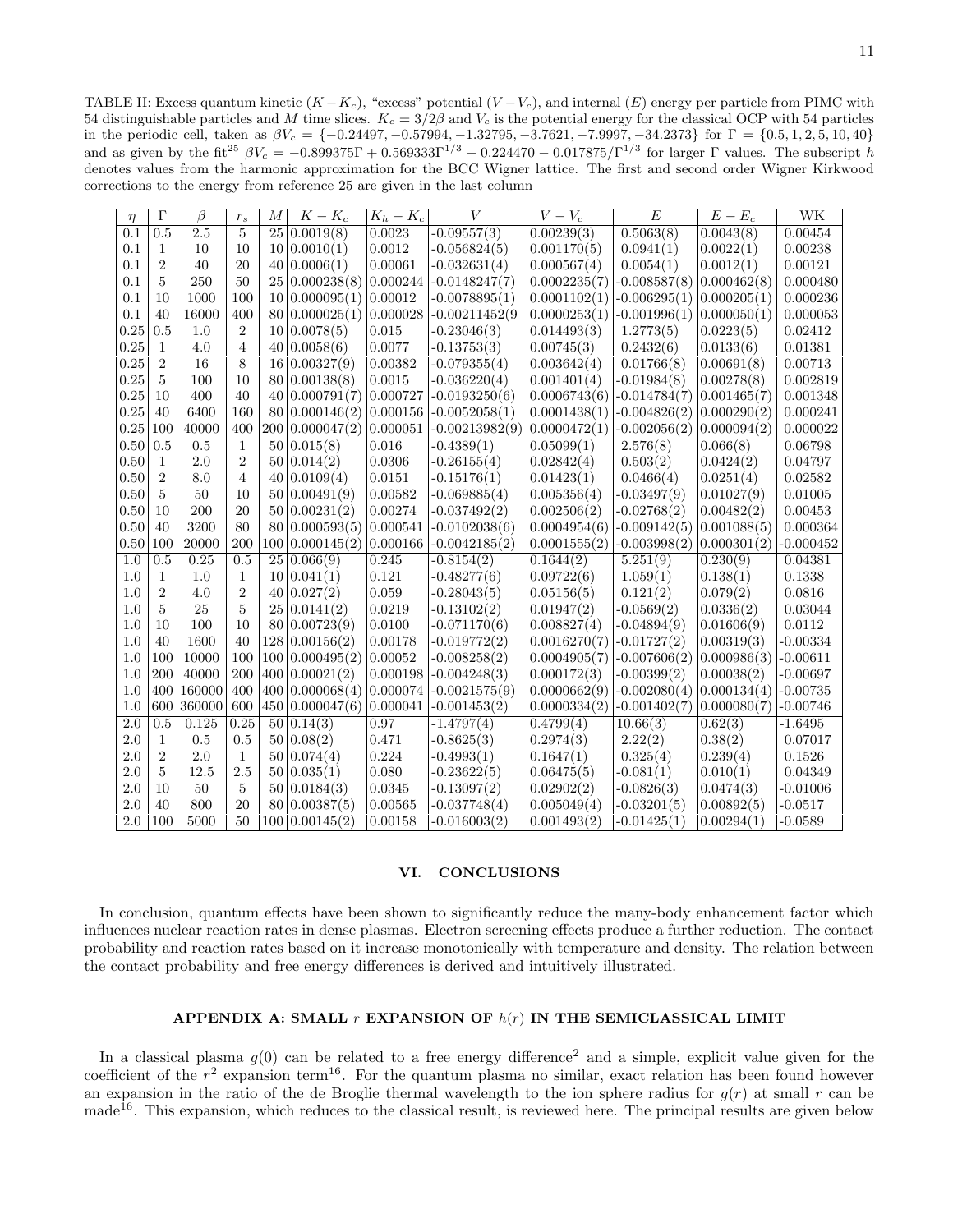in Eqs. A12, A17, A18 and in Table III for  $\alpha(0;\beta)$ .

Starting from the definition of the radial distribution function for a one component system

$$
g(\mathbf{r}) = \Omega \left\langle \delta(\mathbf{r} - \mathbf{r}_{12}) \right\rangle \equiv \Omega \frac{Tr \left[ e^{-\beta H} \delta(\mathbf{r} - \mathbf{r}_{12}) \right]}{Tr \left[ e^{-\beta H} \right]} = \Omega \frac{Tr \left[ e^{-\beta H} \delta(\mathbf{r} - \mathbf{r}_{12}) \right]}{\mathcal{Z}}
$$
(A1)

where particles one and two have been singled out, the Hamiltonian

$$
H = \sum_{j=1}^{N} K_j + \sum_{k} \sum_{j < k} v_{jk} \tag{A2}
$$

with  $K$  the kinetic energy operator is rewritten in terms of center of mass and relative coordinates for the "reacting" particles, one and two,  $\mathbf{R} = (\mathbf{r_1} + \mathbf{r_2})/2$ ,  $\mathbf{r_{12}} = \mathbf{r_1} - \mathbf{r_2}$ . Doing this, separating out the terms involving only particles one and two, and adding and subtracting a term representing the interaction of both particles one and two at the center of mass position with the "spectator" particles  $3 \ldots N$  the Hamiltonian can be rewritten as,

 $H = H_{rel}(\mathbf{r}) + H_{mix}(\mathbf{R}, \mathbf{r}_3 \dots \mathbf{r}_N) + \Delta V(\mathbf{R}, \mathbf{r}, \mathbf{r}_3 \dots \mathbf{r}_N)$  . (A3)

The "relative" Hamiltonian

$$
H_{rel}(\mathbf{r}) = K_r + v(\mathbf{r})\tag{A4}
$$

commutes with the "mixture" Hamiltonian

$$
H_{mix}(\mathbf{R}, \mathbf{r}_3 \dots \mathbf{r}_N) = K_R + \sum_{j=3}^{N} K_j + \sum_{j=3}^{N} \sum_{k>j} v_{jk} + 2 \sum_{j=3}^{N} v(\mathbf{R} - \mathbf{r}_j)
$$
(A5)

which corresponds to a particle of double the mass and charge at the center of mass position, **R**, and the  $N-2$ spectator particles. The coupling term

$$
\Delta V(\mathbf{R}, \mathbf{r}, \mathbf{r}_3 \dots \mathbf{r}_N) = \sum_{j=3}^N \left[ v(\mathbf{r}_1 - \mathbf{r}_j) + v(\mathbf{r}_2 - \mathbf{r}_j) - 2v(\mathbf{R} - \mathbf{r}_j) \right]
$$
  
\n
$$
= \sum_{j=3}^N \left[ v(\mathbf{R} + \frac{\mathbf{r}}{2} - \mathbf{r}_j) + v(\mathbf{R} - \frac{\mathbf{r}}{2} - \mathbf{r}_j) - 2v(\mathbf{R} - \mathbf{r}_j) \right]
$$
  
\n
$$
= \sum_{j=3}^N \nabla \nabla v(\mathbf{R} - \mathbf{r}_j) : \mathbf{r} \mathbf{r}/4 + O(\mathbf{r}^4)
$$
 (A6)

is the difference between the interactions of all other particles in the system with particles 1 and 2 at their actual positions minus these interactions when particles 1 and 2 are fused at their center of mass position.

Using Eq. A3 in the expression for  $g(r)$  and taking the trace in real space

$$
g(r) = \frac{\Omega}{\mathcal{Z}} \int \left\langle \mathbf{R}, \mathbf{r}, \mathbf{r}_3, \dots \mathbf{r}_N \middle| e^{-\beta (H_{rel} + H_{mix} + \Delta V)} | \mathbf{R}, \mathbf{r}, \mathbf{r}_3, \dots \mathbf{r}_N \right\rangle d\mathbf{R} d\mathbf{r}_3 \dots d\mathbf{r}_N . \tag{A7}
$$

When averaged over an isotropic system

$$
\nabla \nabla v(\mathbf{R} - \mathbf{r_j}) = \nabla^2 v(\mathbf{R} - \mathbf{r_j}) \stackrel{\leftrightarrow}{\mathbf{I}} . \tag{A8}
$$

The Laplacian is easily evaluated for the Coulomb system considered here where the interaction, accounting for periodic boundary conditions and charge neutrality, is the Ewald potential,  $\Psi_{Ewald}(r)$ . Using  $\nabla^2 \Psi_{Ewald}(r) = -4\pi \delta(r) + 4\pi/\Omega$ , where, physically, the constant comes from the neutralizing background,

$$
\Delta V(\mathbf{R}, \mathbf{r}, \mathbf{r}_3 \dots \mathbf{r}_N) = \frac{4\pi Z^2 (N-2)}{\Omega} \frac{r^2}{12} + O(r^4) = \frac{Z^2 r^2}{4a^3} + O(r^4) \tag{A9}
$$

The simplification that the coefficient of the lowest order term in r is constant is unique to Coulomb systems.

With this expansion and using the fact that  $H_{mix}$  commutes with  $H_{rel}$  and the above lowest order term for  $\Delta V$ 

$$
g(r) = \frac{\Omega}{Z} \left\langle \mathbf{r} | e^{-\beta (H_{rel} + Cr^2)} | \mathbf{r} \right\rangle \int \left\langle \mathbf{R}, \mathbf{r_3}, \dots \mathbf{r_N} | e^{-\beta H_{mix}} | \mathbf{R}, \mathbf{r_3}, \dots \mathbf{r_N} \right\rangle d\mathbf{R} d\mathbf{r_3} \dots d\mathbf{r_N} + O(\langle r^4 \rangle)
$$
  
=  $\Omega e^{-\beta (F_{mix} - F_{pure})} \left\langle \mathbf{r} | e^{-\beta (H_{rel} + Cr^2)} | \mathbf{r} \right\rangle + O(\langle r^4 \rangle))$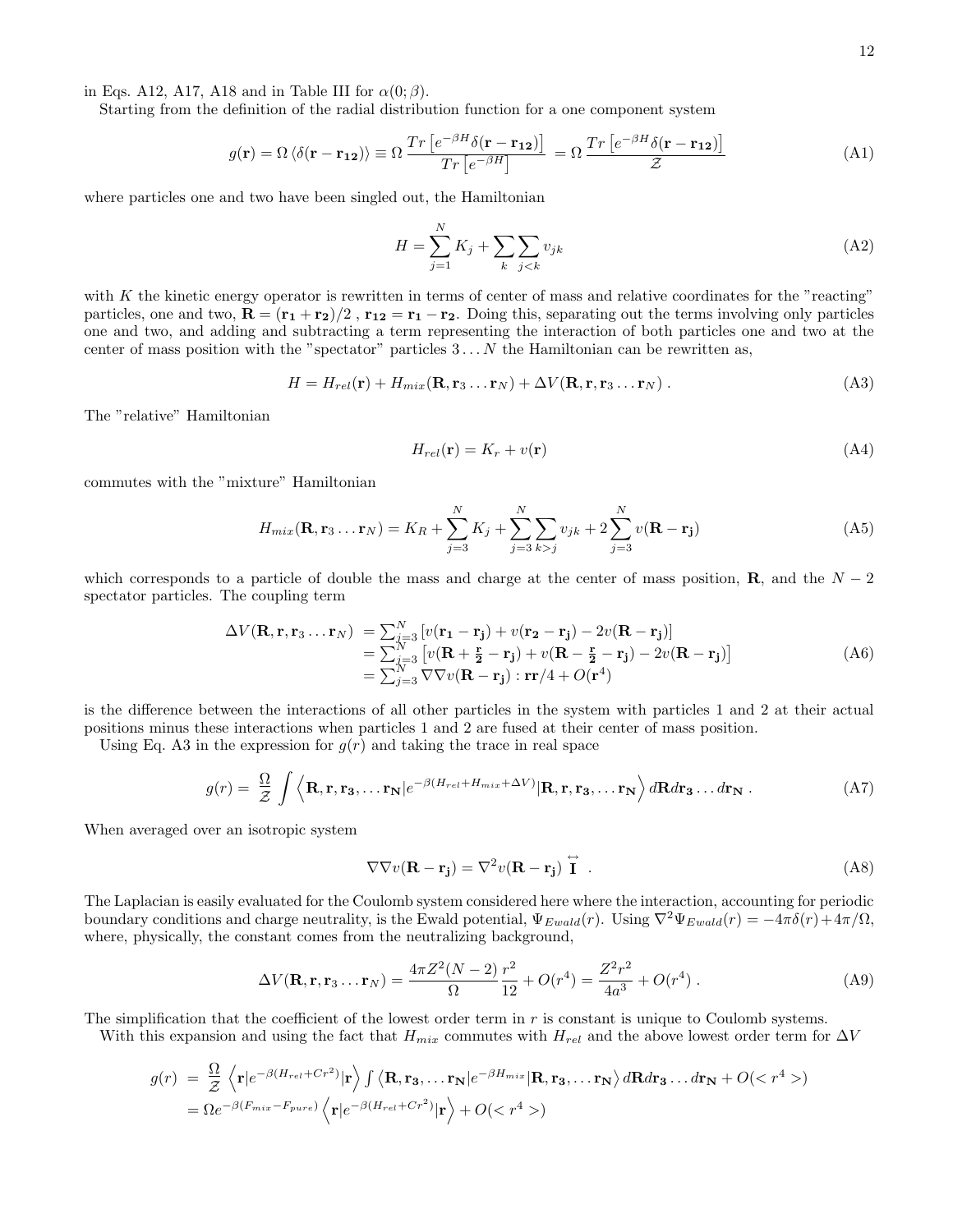where  $C = Z^2/4a^3$ . The free energies  $F_{pure}$ ,  $\mathcal{Z} = \exp(-\beta F_{pure})$ , and  $F_{mix}$ ,

$$
e^{-\beta F_{mix}} = \int \langle \mathbf{R}, \mathbf{r_3}, \dots \mathbf{r_N} | e^{-\beta H_{mix}} | \mathbf{R}, \mathbf{r_3}, \dots \mathbf{r_N} \rangle d\mathbf{R} d\mathbf{r_3} \dots d\mathbf{r_N}
$$
(A10)

correspond to the original, total Hamiltonian and to  $H_{mix}$  respectively. They are the fully quantum mechanical free energies.

Introducing the binary radial distribution function, from the definition Eq. A1 applied to a two particle system,

$$
g_{bin}(r) = \left(4\pi\hbar^2\beta/m\right)^2 \left\langle \mathbf{r} | e^{-\beta H_{rel}} | \mathbf{r} \right\rangle \tag{A11}
$$

the expansion Eq. A10 for  $g(r)$  becomes

$$
g(r) = g_{bin}(r)\Omega\left(\frac{m}{4\pi\hbar^2\beta}\right)^{3/2}e^{-\beta(F_{mix}-F_{pure})}\frac{\left\langle \mathbf{r}|e^{-\beta(H_{rel}+Cr_{12}^2)}|\mathbf{r}\right\rangle}{\left\langle \mathbf{r}|e^{-\beta H_{rel}}|\mathbf{r}\right\rangle} + O(\left\langle r^4\right\rangle). \tag{A12}
$$

The term following  $g_{bin}$  cancels the remaining "ideal gas term" in the difference between the N particle  $F_{pure}$  and the  $N-1$  particle  $F_{mix}$ . In the following this term is omitted and the free energies refer only to the nonideal terms.

For the classical case  $H_{rel}$  and  $Cr^2$  commute and the last ratio in equation above is just  $e^{-Cr^2}$  so

$$
g(r) = g_{bin}(r)e^{-\beta(F_{mix} - F_{pure} - Cr^2)} = g_{bin}(r)e^{-\beta(F_{mix} - F_{pure}) - \frac{\Gamma}{4}(r/a)^2}.
$$
 (A13)

This relation, with the correct  $r^2$  term, was first derived in reference 16 correcting an earlier factor of two error in reference 2.

As a simple application consider the weak coupling, Debye-Hückel limit. Using the well known interaction free energy for this model<sup>18</sup>

$$
F = -\frac{2}{3} \sqrt{\frac{\pi}{TV}} \left( \sum_s N_s Z_s^2 \right)^{3/2} \tag{A14}
$$

applied to the "pure"  $(N_1 = N, Z_1 = Z)$  and the "mixture" case  $(N_1 = N - 2, Z_1 = Z, N_2 = 1, Z_2 = 2Z)$  gives  $h(0) = \ln[g(0)/g_{bin}(0)] = \sqrt{3\Gamma}$ . This result also comes from expanding the screened potential form,  $g(r) = e^{-\kappa r}/r$ with  $\kappa$  the inverse Debye-Hückel screening length. The next term in the expansion, linear in r, is seen to be incorrect however.

In the quantum mechanical case the terms  $H_{rel}$  and  $Cr^2$  do not commute. The identity

$$
e^{-\beta(H_{rel} + Cr^2)} = e^{-\beta H_{rel}} - \int_0^\beta e^{-(\beta - s)H_{rel}} Cr^2 e^{-s(H_{rel} + Cr^2)} ds \tag{A15}
$$

$$
=e^{-\beta H_{rel}} - \int_0^\beta e^{-(\beta - s)H_{rel}} Cr^2 e^{-sH_{rel}} ds + O(r^4)
$$
\n(A16)

leads to

$$
\frac{\left\langle \mathbf{r} | e^{-\beta (H_{rel} + Cr^2)} | \mathbf{r} \right\rangle}{\left\langle \mathbf{r} | e^{-\beta H_{rel}} | \mathbf{r} \right\rangle} = 1 - \beta C < r^2 > +O(\langle r^4 \rangle) \tag{A17}
$$

where

$$
\langle r^2 \rangle \equiv \frac{1}{\beta} \int_0^\beta ds \int d\mathbf{r}' \rho_{rel}(\mathbf{r}, \mathbf{r}'; \beta - s) r'^2 \rho_{rel}(\mathbf{r}', \mathbf{r}; s) / \rho_{rel}(\mathbf{r}, \mathbf{r}; \beta) . \tag{A18}
$$

Unlike the classical case  $\langle r^2 \rangle \neq r^2$  but, because of the range of  $\rho_{rel}$ , will differ from it by an amount proportional to the squared de Broglie thermal wavelength. For example, if  $\rho_{rel}$  is approximated by only the free particle term then

$$
\langle r^2 \rangle = r^2 + \hbar^2 \beta / M \,. \tag{A19}
$$

When  $r \to 0, \langle r^2 \rangle$  and higher order terms are thus nonzero and the simple, classical relation between the screening function at  $r = 0$  and the free energy difference no longer applies. What has been generated is a double expansion in  $r<sup>2</sup>$  and the squared ratio of the de Broglie thermal wavelength to the ion sphere radius.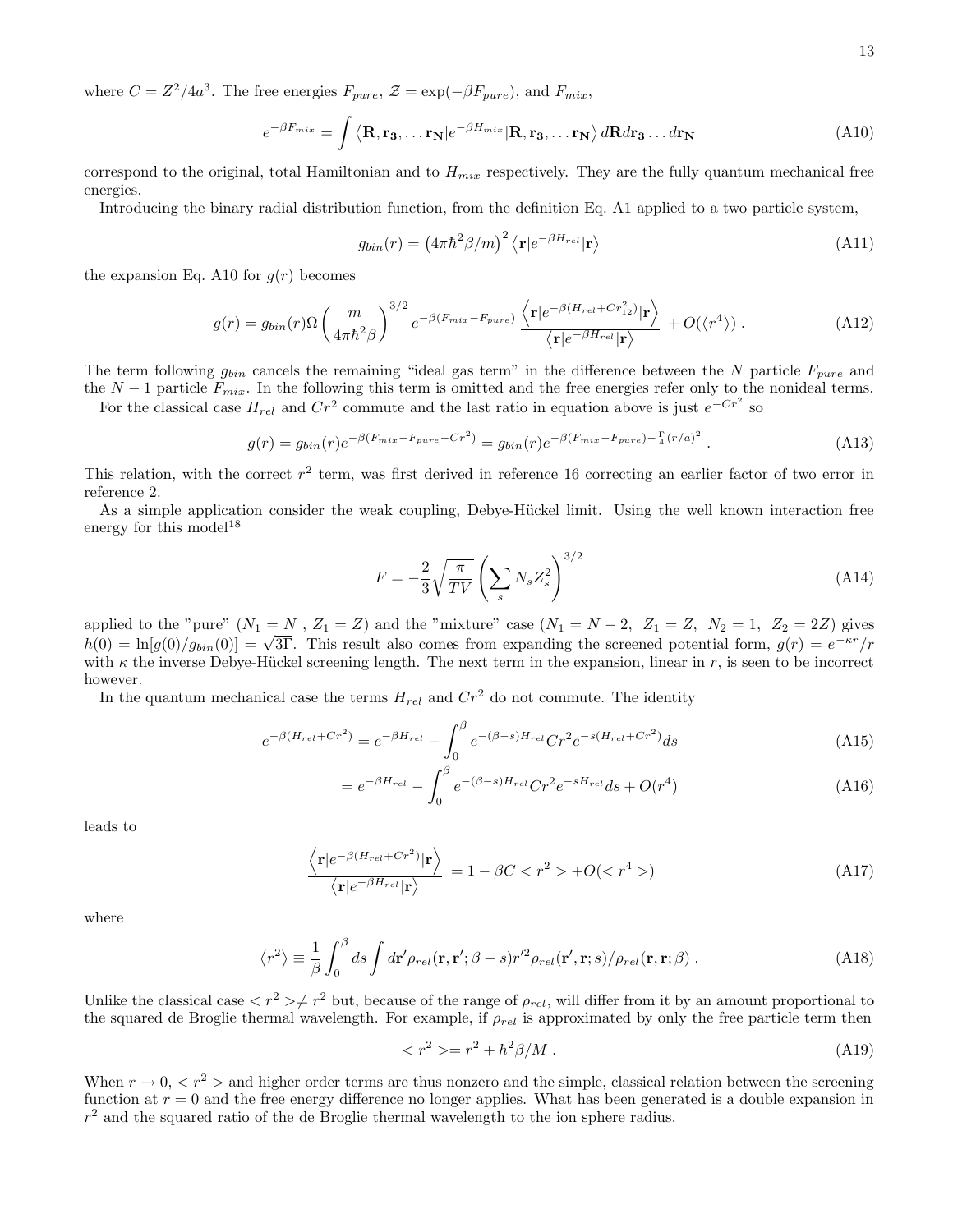TABLE III:  $\alpha(0, \beta)$  as defined in Eq. A22 and A18.

|         | $\alpha(0,\beta$ |
|---------|------------------|
| 0.0     | 1.0              |
| $0.5\,$ | 1.106            |
| 1.0     | 1.148            |
| 2.0     | 1.206            |
| 4.0     | 1.286            |
| 6.0     | 1.345            |
| 8.0     | 1.394            |
| 10.0    | 1.435            |
| 20.0    | 1.591            |
| 30.0    | 1.703            |

The lowest order quantum correction to the free  ${\rm energy}^{20}$ 

$$
\beta F = \beta F_{classical} + \frac{\hbar^2 \beta^2}{24} \left\langle \sum_j \frac{\nabla_j^2 U}{M_j} \right\rangle \tag{A20}
$$

where  $U$  is the total potential energy function, applied to the uniform background model and following the algebra leading to equation A9, gives

$$
\beta \left( F_{mix} - F_{pure} \right) = \beta \left( F_{mix}^{classical} - F_{pure}^{classical} \right) - \frac{1}{8} \eta \Gamma \,. \tag{A21}
$$

The quantum correction in this term would further increase the enhancement factor contrary to what is found.

The  $\beta C < r^2$  > term in Eq. A17 corrects this. We have not found a simple expression for  $\langle r^2 \rangle$  in terms of continuum Coulomb wave functions however it is not difficult to evaluate numerically using the axial symmetry of the  $\mathbf{r}'$  integral (or radial symmetry when  $\mathbf{r} = 0$ ). The result can be expressed as

$$
\langle r^2 \rangle (r,\beta) \equiv r^2 + \alpha(r,\beta) \frac{\hbar^2 \beta}{M}
$$
 (A22)

where the function multiplying the free particle result,  $\alpha(r, \beta) \rightarrow 1$  as  $\beta \rightarrow 0$ . As  $\beta$  increases  $\alpha$  slowly increases, reflecting the tendency of the repulsive Coulomb potential to emphasize larger radius "paths" compared to the free particle limit.

Adding this term to the free energy change, the lowest order quantum correction in the enhancement factor is

$$
\Delta h_{QM}(0) = -\frac{\eta}{4} [\alpha(0, \Gamma^2/\eta) - 1/2] . \tag{A23}
$$

This now correctly predicts the decrease in  $h(0)$  due to quantum effects.  $\alpha(0,\beta)$  is tabulated in table III. This semiclassical expansion was compared with the PIMC results for the case  $\eta = 0.1$  in Fig. 6. For values of  $\eta \ge 0.25$ the lowest order expansion overestimates the quantum effects by almost a factor of 2.

We thank H. DeWitt for numerous conversations and for several of the classical  $h(0)$  values displayed in figure 3. This work was performed under the auspices of the U.S. Department of Energy by University of California LLNL contract No. W-7405-Eng-48 in a CREM free environment.

<sup>&</sup>lt;sup>1</sup> E. E. Salpeter, Aust. Jour. of Phys.7, 373 (1954).

<sup>2</sup> H. E. Dewitt, H. C. Graboske and M. S. Cooper, Astrophysical J. 181 439 (1973).

<sup>&</sup>lt;sup>3</sup> H. E. Dewitt and W. Slattery, *Contrib. in Plasma Phys.* **39**, 133 (1999). Also H. E. Dewitt private communication.

 $4$  S. Ogata, Phys. Rev. Lett. 77 2726 (1996).

<sup>5</sup> S. Ogata, Astrophysical J. 481 883 (1997).

 $6$  E. L. Pollock and B. Militzer, Phys. Rev. Lett. **92** 021101-1 (2004).

<sup>7</sup> Nakoi Itoh, Fumiyoshi Kuwashima and Hiroharu Munakata Astrophysical J. 362 620 (1990).

<sup>8</sup> Donald D. Clayton, Principles of Stellar Evolution and Nucleosynthesis, Univ. of Chicago Press (1983).

 $9$  Lowell S. Brown and R. F. Sawyer, Rev. Mod. Phys. 69, 411 (1997).